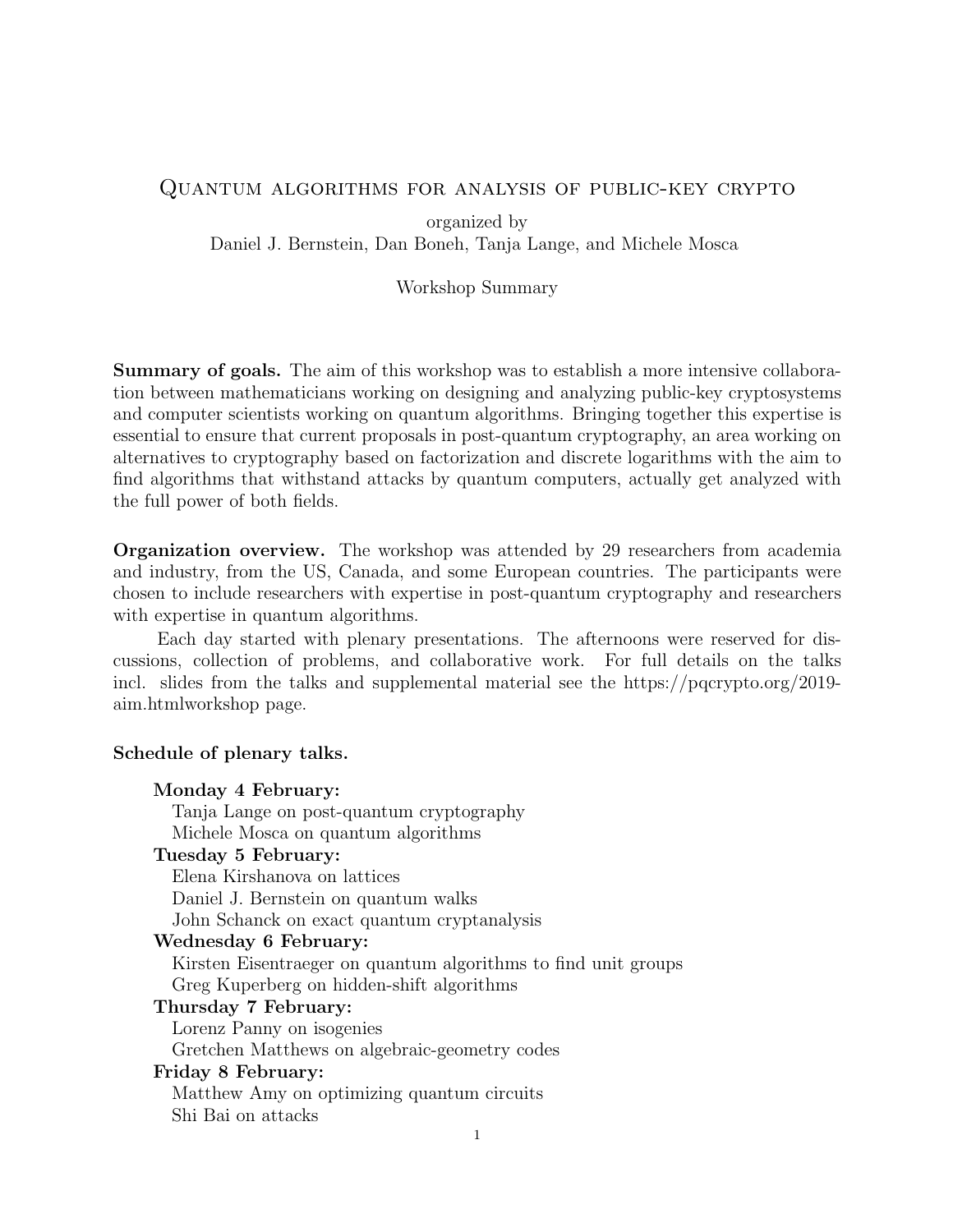Working groups. Some open problems were collected before the beginning of the workshop. Monday afternoon provided a major push in collecting and organizing them. The problems can be categorized into

- (1) Codes
- (2) Competing with Grover's algorithm
- (3) Concrete Costs
- (4) Hidden Shift
- (5) Isogeny-based cryptosystems
- (6) Miscellaneous

Details are available at http://aimpl.org/quantumalg/AIM's problem page. For ease of reference they are included at the end of this report.

The organizers selected some topics and followed the AIM voting procedure to form working groups. During the week the following topics were covered. Participants were free to move between working groups, so the work reported here is the result of many people; some scientific papers are on the way. The summaries below are based on the group reports and the personal participation of the workshop organizers in the different working groups.

Attacks against lattice-based systems. This working group tried to tackle the holy grail problem of finding subexponential (quantum) attacks against lattice-based systems. To make this goal more realistic, some special lattice-based proposals (NTRU, Ring-LWE, . . . ) were considered, where the mathematical structure offers some more attack surface.

A different approach considered was to complete the picture of relations between the well-studied lattice problems; problems considered include DCP, LWE, EDCP, ...

Information-set decoding in rank metric. A relatively recent class of code-based systems are based on codes in the rank metric. This working group started with the target of transferring some of the improvements to information-set decoding in the Hamming metric to equivalent algorithms in the rank metric. Most of this area is not well studied and no specific quantum algorithms are known, hence, both classical and quantum algorithms were discussed.

This working group also looked at the general security of some of the NIST submissions in this area and noticed several omissions in the documentation.

Analysis of Kuperberg's algorithm and simulator. Kuperberg published two papers showing how to solve the hidden-shift problem in subexponential time using a quantum computer. During the week major progress was made in establishing the exact constants in the exponent of the complexity and in analyzing how the algorithms and the complexity analysis change depending on the group structure. At the end of the week some participants had implemented Kuperberg's second algorithm in a simulator. There still remain many open problems in the analysis, e.g., the analysis of lower-order terms in the complexity and figuring out how the algorithm behaves if some of the inputs are incorrect.

Attacks using image points in SIDH. SIDH stands for supersingular isogeny Diffie-Hellman, which is a system using isogenies between elliptic curves over finite fields to build a key exchange system. The system is broken if an attacker can find an efficient isogeny between two given curves. However, the attacker has more information than just curves  $E_0$ and  $E_1$  which he knows to be isogenous. Namely, the attacker knows that the secret isogeny  $\phi$  has degree  $2^n$  for some known n and he knows the image of two given points  $P, Q$  of order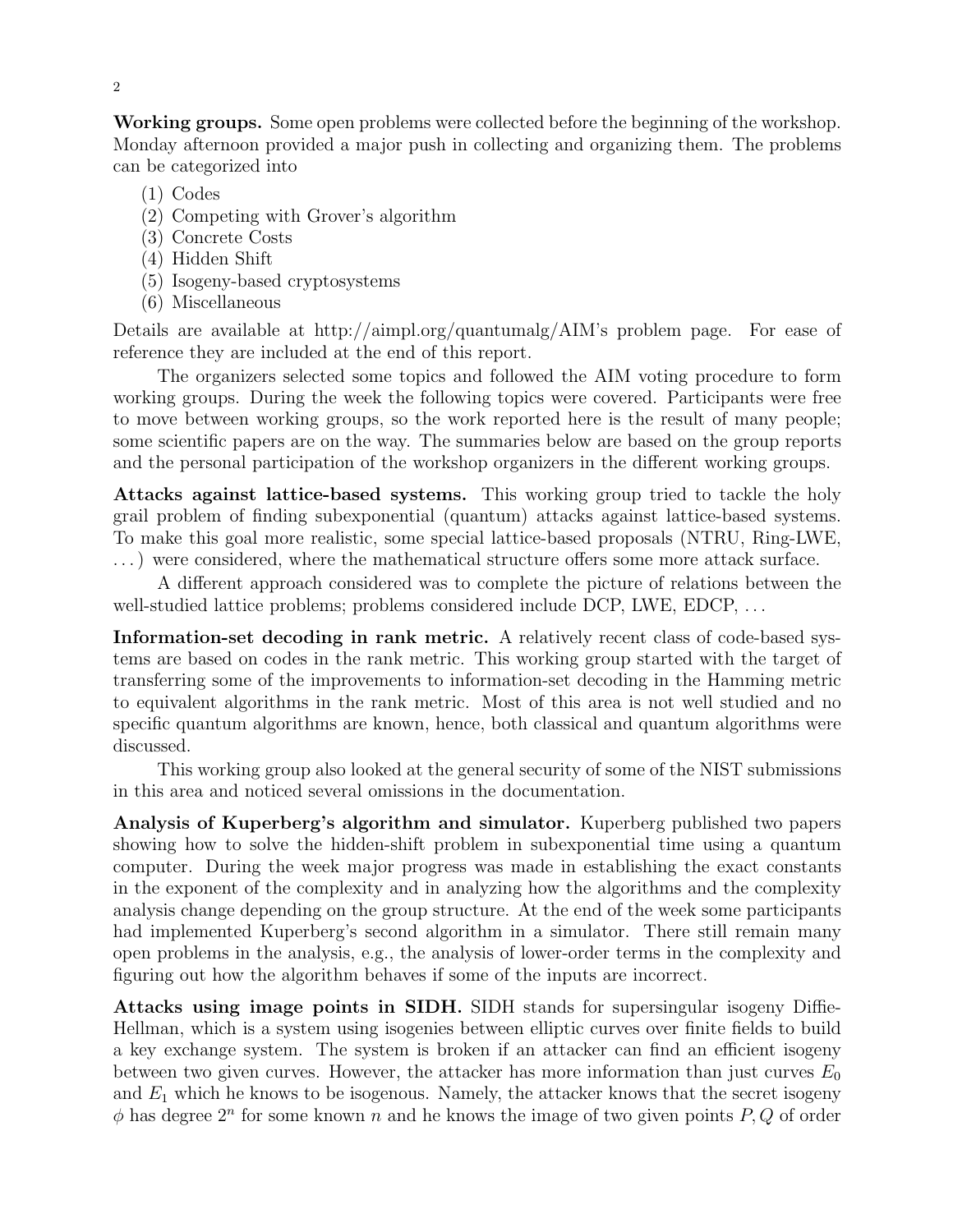$3<sup>m</sup>$  under  $\phi$ . These image points have raised concern for the security of the system and the working group investigated several avenues of using them in attacks, including quantum attacks.

# Open problems

### Coding

[Edoardo Persichetti] Parameters:  $n \geq 1, r \geq 1, \mathbf{F}_{q^m}, t \geq 1$ . How quickly can we find  $v \in \mathbf{F}_{q^m}^n$  with  $Hv = s$  and  $\text{wt}(v) = t$ , given  $H \in \mathbf{F}_{q^m}^{r \times n}$  and  $s \in \mathbf{F}_{q^m}^{r}$ ?

Here,  $wt(v)$  is defined to be the rank of the v, viewed as a matrix with n columns.

[Tanja Lange] Given a parity-check matrix  $H$ , find the hidden Goppa code in  $H$ . How quickly can we decode  $H$ , assuming Goppa decoder for  $H$  exists?

What witnesses are there of Goppa decodability or non-decodability?

# Competing with Grover's algorithm

[Mike Hamburg] Given a function  $f: \{0,1\}^n \to \{0,1,2\}$ , find  $x \in \{0,1\}^n$  to maximize  $f(x)$ . Measure average resulting  $f(x)$  if, e.g., f has one 1, one 2, and all other values 0. Or consider the function  $f: \{0,1\}^n \to \{0,1,2,\ldots,1000\}$ . Or consider f which is i.i.d.

Is it possible to do better than Grover search for x such that  $f(x) \geq T$  for threshold T?

[Mike Hamburg] Find x, y distinct with  $f(x) = f(y) = 1$ . Consider the case where there are many solutions at low density. How quickly can this be done? Faster than Grover?

More generally, find distinct  $x_1, \ldots, x_m$  such that  $f(x_1) = \cdots = f(x_m) = 1$ . Can you do better than m preimage searches?

#### Concrete Costs

[Greg Kuperberg] Given:  $x_0, \ldots, x_{2^{n-1}} \in \{0,1\}$ . What is the real-world cost of

$$
|i_1,\ldots,i_{n-1},a\rangle\mapsto|i_1,\ldots,i_{n-1},a\oplus x_i\rangle
$$

where  $i = i_0 + 2i_1 + \cdots + 2^{n-1}i_{n-1}$ .

Can error correction be done efficiently for this problem?

[Shi Bai] What are the concrete costs of quantum sieving and quantum enumeration within BKZ? Go beyond asymptotics.

#### Hidden Shift

How fast are approximate SVP attacks via hidden shift algorithms?

How much noise is tolerated in hidden shift algorithms? Consider too many solutions vs. too few.

[Greg Kuperberg] Is there a fast hidden shift algorithm for Heisenberg group over  $\mathbb{F}_p$ ? Remark. HSP is known. [Tanja Lange] What is the cost of hidden shift on **Z** where the shift  $s \in [a, b]$ , under binary cost of oracle?

[Greg Kuperberg] Hidden shift on  $\mathbb{Z}^d$  where  $f_0$  and  $f_1$  are periodic under unary oracle cost.